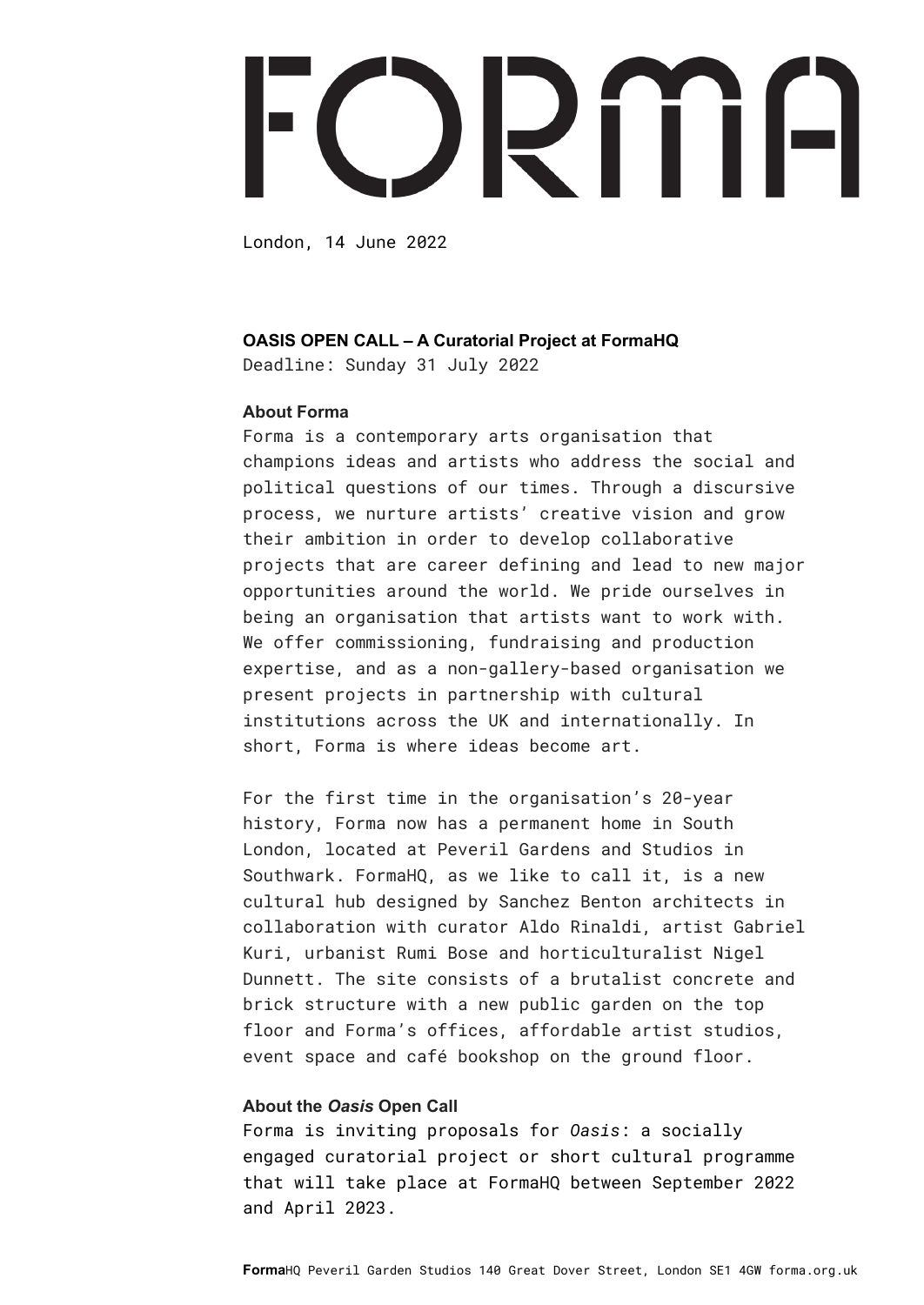Aimed at individuals and groups who want to develop their creative practice, *Oasis* is an opportunity to explore research interests and deliver socially engaged activities in collaboration with Forma's team and our local audiences in London.

*Oasis* takes its name from the research and conversations initiated by the lead creatives in the redevelopment of Peveril Gardens and FormaHQ. Led by consultation with local residents and driven by Mexican artist Gabriel Kuri's vision for a new oasis of nature and culture on the edge of central London, the aim was to transform the underused site into a purposeful and beautiful meeting point for both artists and local residents. The result is a RIBA award-winning building that Forma operates as a cultural hub and launchpad for its international commissions. This Open Call is for a curatorial or artistic project or cultural programme that embraces Kuri's vision of an oasis – a safe place where creatives and local residents can take part in cultural activities and enjoy the benefits of our new Peveril Gardens.

Open to individuals or curatorial collectives, educators, artists and community programmers alike, we are looking for innovative proposals that will create meaningful connections with our local community, with a specific focus on our immediate neighbours in Peveril House and the wider Southwark borough.

Proposals may be driven by a single project or take the form of a short cultural programme and may include participatory and community activities; performance and discursive events; micro-exhibitions and the commission of new work; digital and online work and education and learning opportunities for young, elderly and non-art audiences. We will keep an open mind and look forward to newly devised proposals as well as how existing programmes respond to the call, as long as they are inspired by the visual arts.

The selected candidate(s) will have access to a free studio at FormaHQ and will be expected to present activities within FormaHQ's events space, the rooftop Peveril Garden or the local neighbourhood. We therefore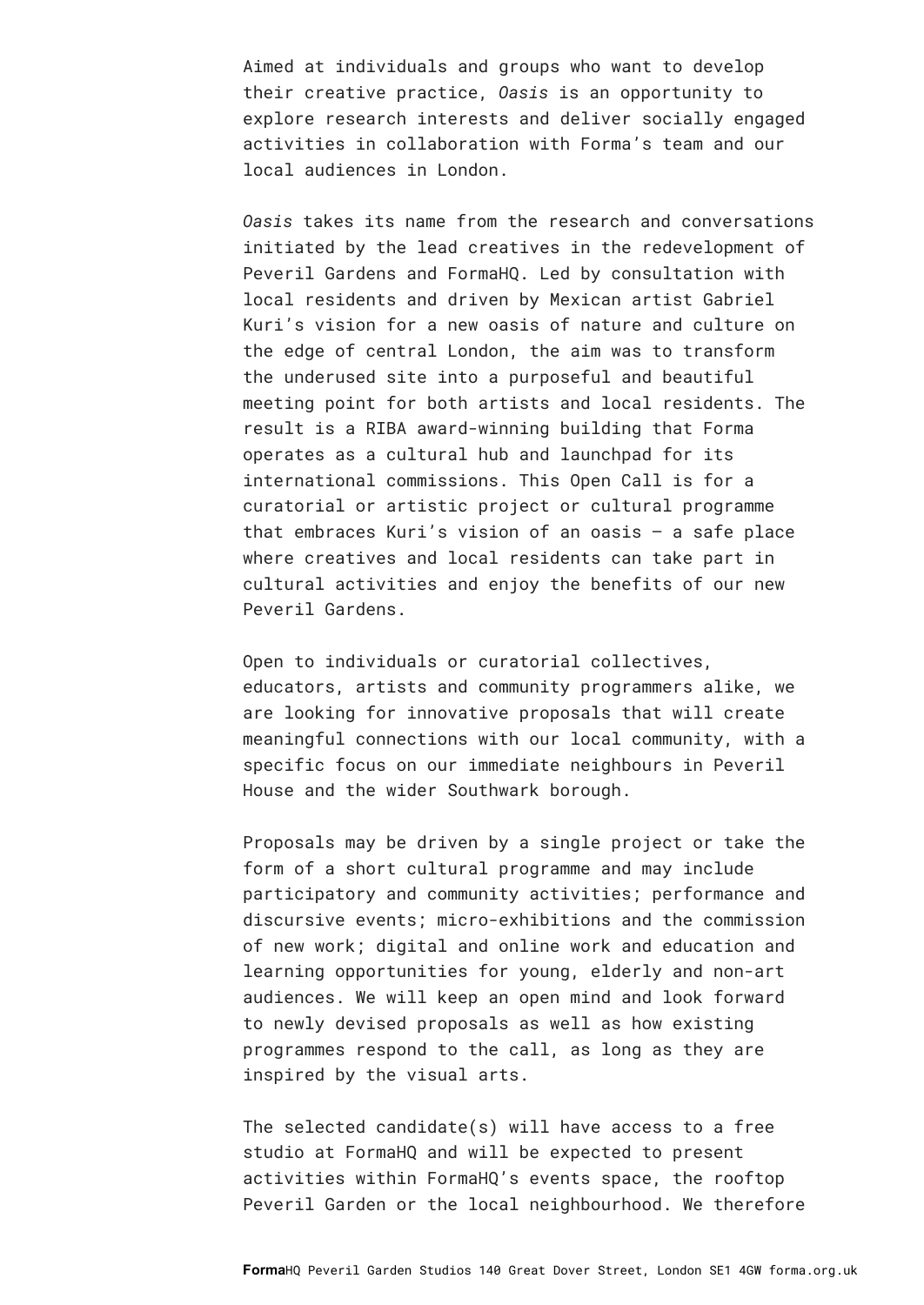encourage applicants to submit proposals that make good use of the building and resources; are realistic and deliverable; demonstrate a vision and passion for community engagement; show an understanding of our local community and have considered diversity and inclusion as part of their creative process. Proposals could further draw inspiration from the guiding principles of the building's design: environmental sustainability, biodiversity and social cohesion. Find out more about FormaHQ [here.](https://forma.org.uk/formahq/)

The Forma team will offer professional development sessions to the selected candidate(s) and support with fundraising and marketing in the delivery of their programme. They will further work closely with Forma's Artistic Programme team to accommodate key events already planned, including the Artist in Residence programme, sporadic talks, screenings and social gatherings.

Our current staff team is predominantly white, cis-gender and non-disabled. We believe that what we do will have greater impact if our organisation better reflects the area in which we work and we therefore welcome applicants from South East London and in particular from those who are underrepresented in the sector, including Black, Asian, minority ethnic and mixed heritage applicants, those facing visible or invisible disabilities and the LGBTQ+ community. We also welcome proposals from those who have dependents and might need flexible working arrangements and those in p/t time education or p/t time work.

*Oasis* is the second phase of a pilot scheme towards launching a full 24-month Public Programme and Community Curator Fellowship in 2023/24. As part of *Oasis,* Forma will work closely with the selected candidate(s) to share resources, gather information, feedback and data in order to inform the future Fellowship programme. We anticipate *Oasis* will be a time of experimentation and therefore have not set out specific outcomes in this Open Call.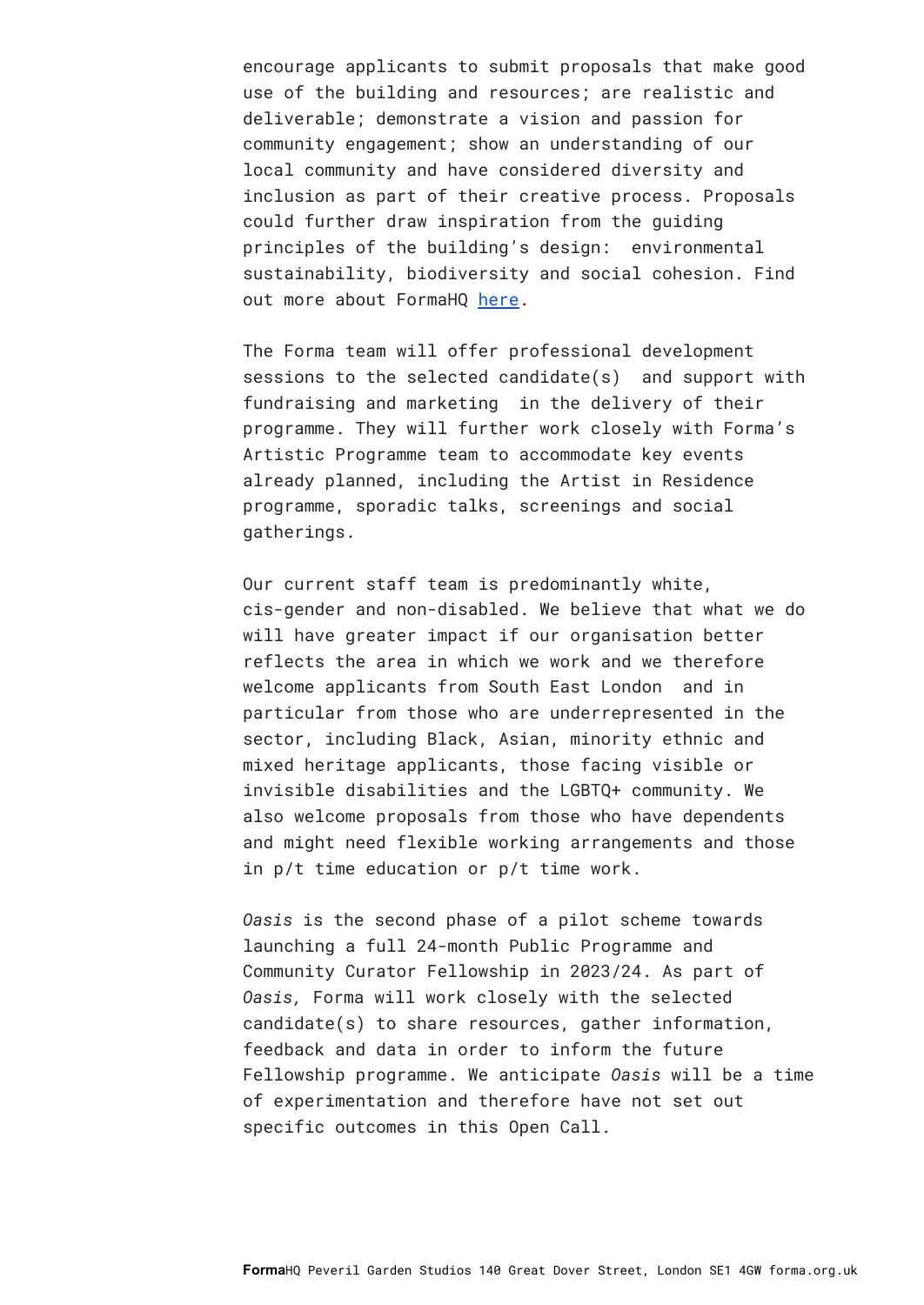# **Key Information**

**What:** A socially engaged curatorial or artistic project or short cultural programme delivered in and around FormaHQ in Southwark, South East London.

**Who:** A curator and/or curatorial collective, educator, community programmer or artist with demonstrable experience or interest in socially engaged practices. The applicant(s) may be in  $p/t$  education and may have other professional responsibilities.

**Role:** To work closely with the Programme Manager and Artistic Director to:

- 1. Devise and deliver *Oasis,* a socially engaged project or cultural programme of events
- 2. Prioritise community engagement with Peveril House residents and the wider community in Southwark (non-art audiences, students)
- 3. Work closely with the Forma team to collaborate with existing groups in the immediate neighbourhood and create new partnerships (ie: schools, businesses, cultural organisations, resident associations and gardening groups)
- 4. Take inspiration from Forma's artistic programme of commissions and exhibitions to inform the *Oasis* programme of activities (such as Alberta Whittle's Venice biennale film *Lagareh*, Amartey Golding touring show *Bring Me To Heal* and Sophie Hoyle's *Psychic Refuge* online project)
- 5. Be open to working with existing and relevant Forma networks and resources such as FormaHQ's studio tenants, FormaHQ café & bookshop, local schools and care homes
- 6. In working with the public realm, liaise with Forma's team to ensure that all events comply with our H&S and Safeguarding policies. Also that necessary assessments and checks are completed in advance.
- 7. Share research with Forma and work with the team to plan for and fundraise around additional *Oasis* activities
- 8. As an Arts Council NPO we are required to provide information on who we work with, what we programme and the audiences we manage to reach. The candidate will therefore work with our audience development team to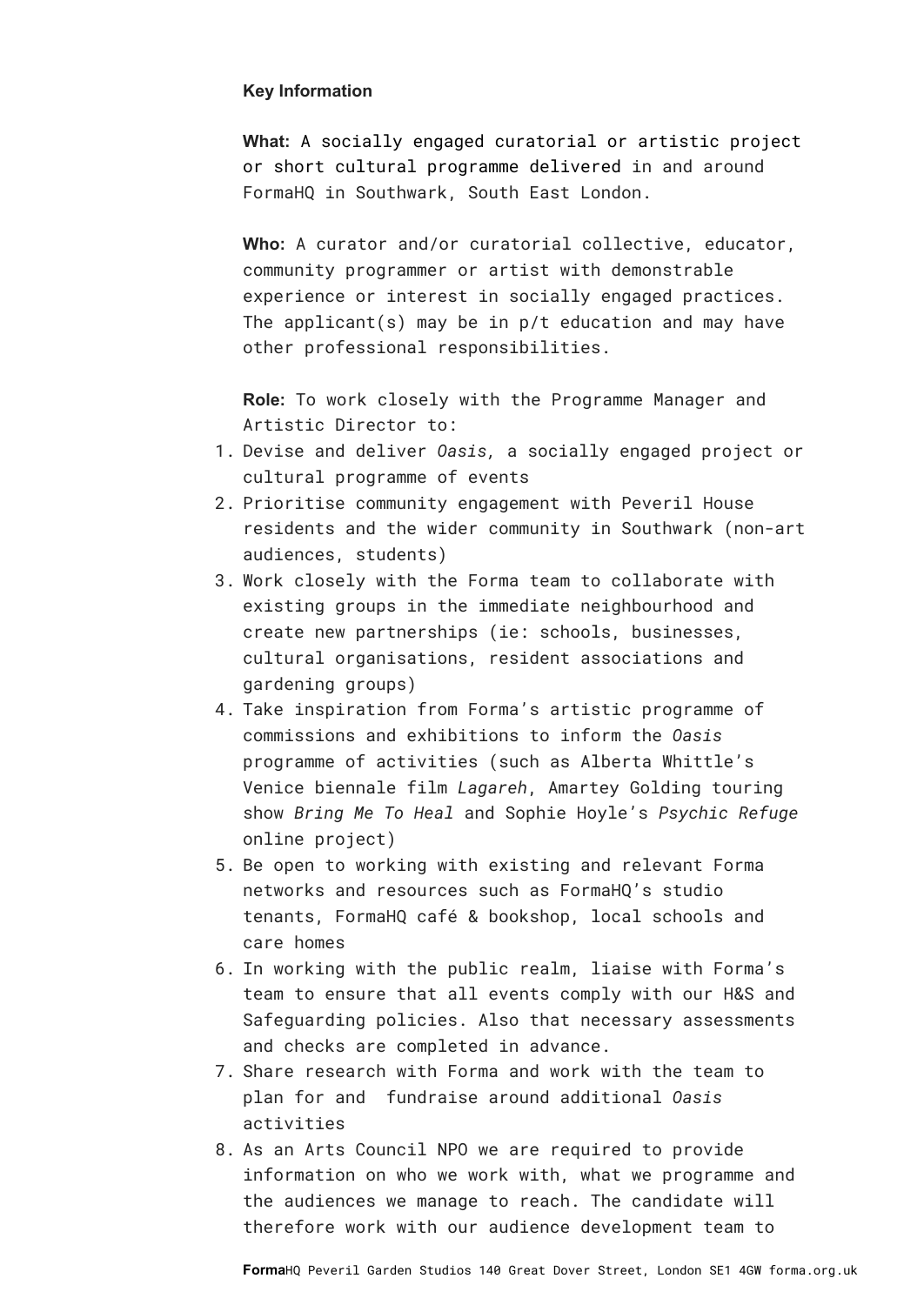plan for, gather and collate feedback and data around activities.

Please note the selected candidate(s) and Forma team will work closely to coordinate existing Forma public programmes alongside *Oasis* activities.

#### **Term and working hours**

- *Oasis* is a 7 month freelance contract, starting from September 2022
- Flexible and remote working is permitted however we expect the selected candidate(s) to work primarily at FormaHQ
- We welcome alternative working patterns that don't follow the 10-6pm, 5 days a week working hours of Forma's office
- *Oasis* activities may take place during the day, evenings and weekends

## **Funds**

A fixed bursary of £15,000 is available. In your application we ask that you present a short working plan of how this money will be allocated.

#### **Fundraising**

While we hope applicants would seek to fundraise to support their programme, we are aware the short duration of the programme makes this challenging. Forma will support with:

- Help and advice on fundraising applications
- Devising possible income streams through ticketed events, sales, partnership funding
- Possible additional Forma funds to support *Oasis* activities
- Marketing and audience reach

#### **Workspace and resources**

- Access to the Forma office and resources
- A free studio at FormaHQ (which at times is shared with the artists in residence) to undertake research and meetings
- An Apple computer, printer and office materials
- Use of Forma's projectors, audio and video equipment, furniture and events equipment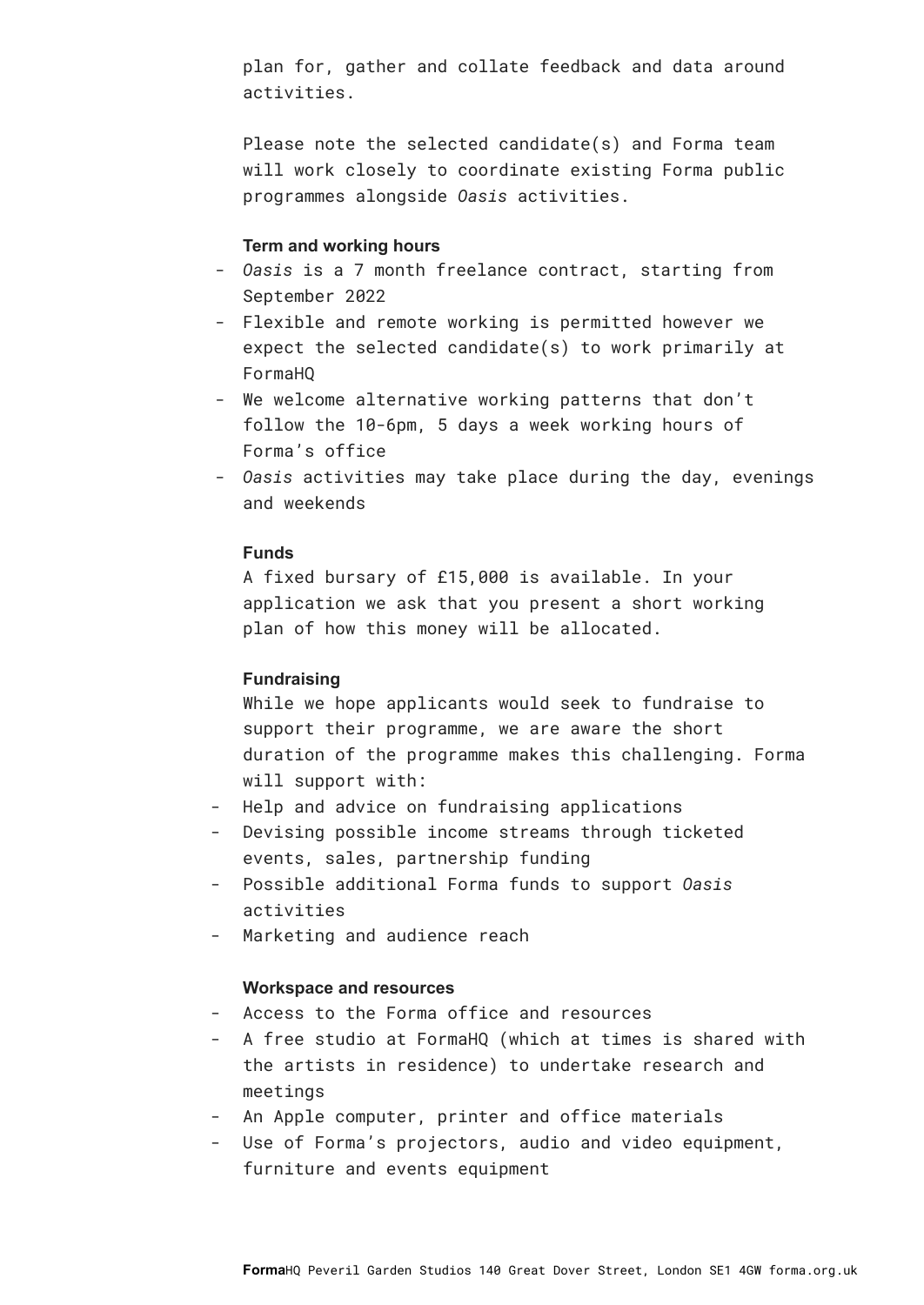**Where** We expect the majority of *Oasis* to take place:

- At FormaHQ in the event space and allocated studio
- In the rooftop Peveril Gardens
- In neighbouring Peveril House estate
- Within the borough of Southwark
- Online

# **How to apply**

Please submit your application via this [Google](https://docs.google.com/forms/d/e/1FAIpQLScyUtnnSaACJiTgbv57UdsOlkPNkQM_ZTJGdFGKtSonzVkniQ/viewform?usp=sf_link) Form. Alternatively mail the following to [info@forma.org.uk,](mailto:info@forma.org.uk) [including](mailto:info@forma.org.uk) "OASIS APPLICATION" in the email subject line:

- 1. A C.V.
- 2. We also welcome web links to existing relevant work and/or existing PDFs (max 10Mb).

A document (max two pages) that includes:

- 3. Your proposal for *Oasis,* including a brief activity plan and timeline. Please indicate how many days a week (or hours a day) you plan to dedicate to *Oasis*
- 4. A draft summary budget that details how you will allocate your fee vs *Oasis* activity costs as well as any expectations you have around additional fundraising or income generation.

# **Intellectual property**

Please note we do not expect applicants to divulge too much of their ideas at this stage. Your ideas are precious and valuable, they belong to you. Instead we hope to understand your curatorial interest and experience in socially engaged practices, how you might devise your project or short cultural programme within the context and structures of Forma and how you might balance the role within your responsibilities outside of Forma.

#### **Section process**

Forma seeks to avoid creating unnecessary and heavy workloads, we are therefore not looking for fully formed proposals at this stage. After reviewing all applications, we will shortlist proposals. Those selected will be invited for an interview during which they will be asked to present a fully developed proposal and presentation.